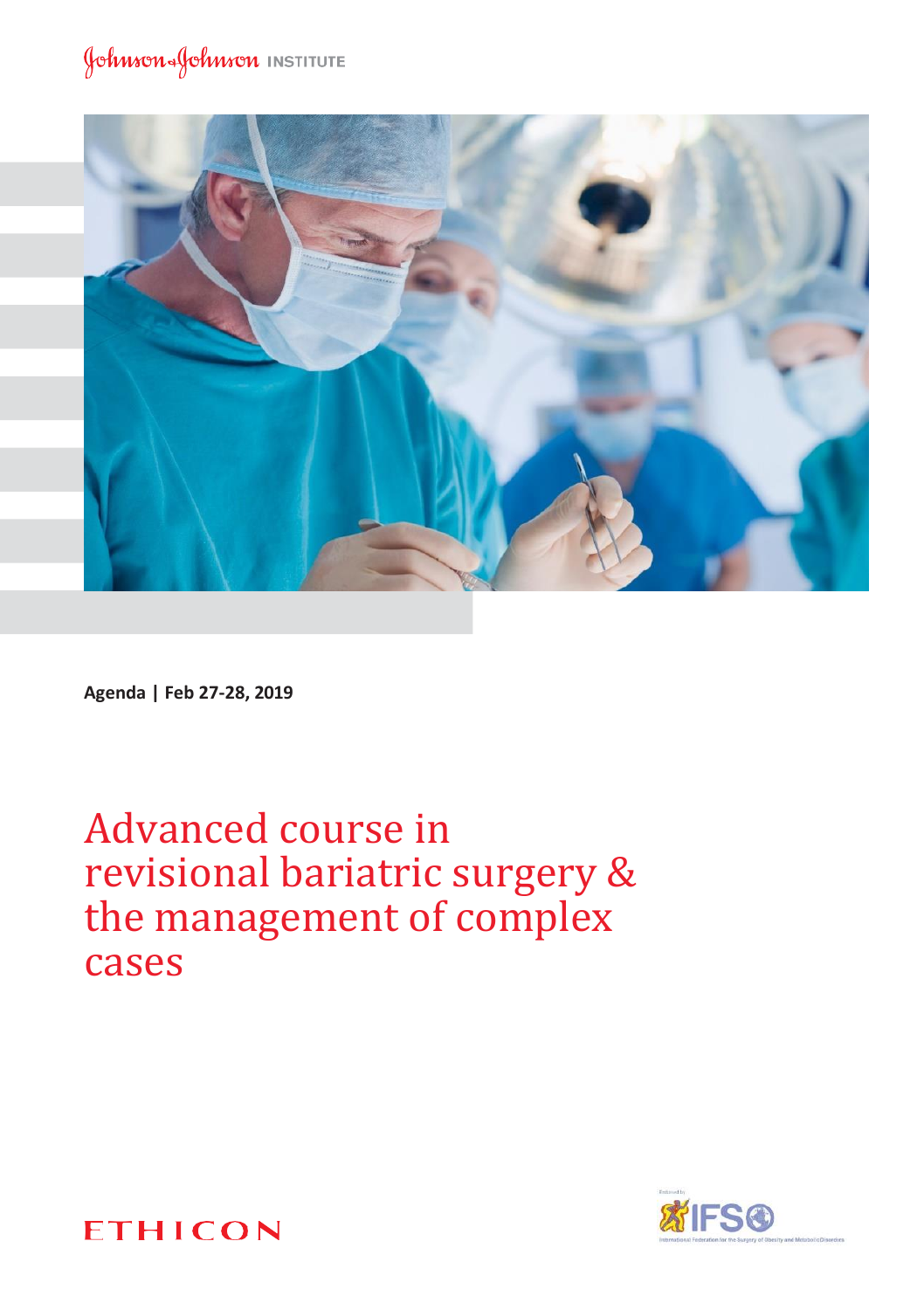# Welcome

The advanced course for bariatric surgery will focus revisional procedures and the management of complex cases, whilst showing best practice efficiency in the OR.

The bariatric team under the guidance of Dr. Bruno Dillemans lead a high volume center, which has become an international center of excellence over the years both in conventional primary bariatric procedures as revisional surgery.

The training program consists of a mix of live-surgery, giving an overview of the current surgical techniques, interactive lectures and Q&A sessions to share best practice and tips & tricks, enhancing your skills.

On behalf of the faculty and Ethicon, we wish you a very instructive course!

Yours sincerely,

#### **Ute Kablitz**

Professional Education Manager Bariatric & Metabolic Specialty Europe, Middle East and Africa Mobile: +41 79 193 3984 [Email: ukablitz@its.jnj.com](mailto:ukablitz@its.jnj.com)

**Faculty Dr. Bruno Dillemans Bruges, Belgium**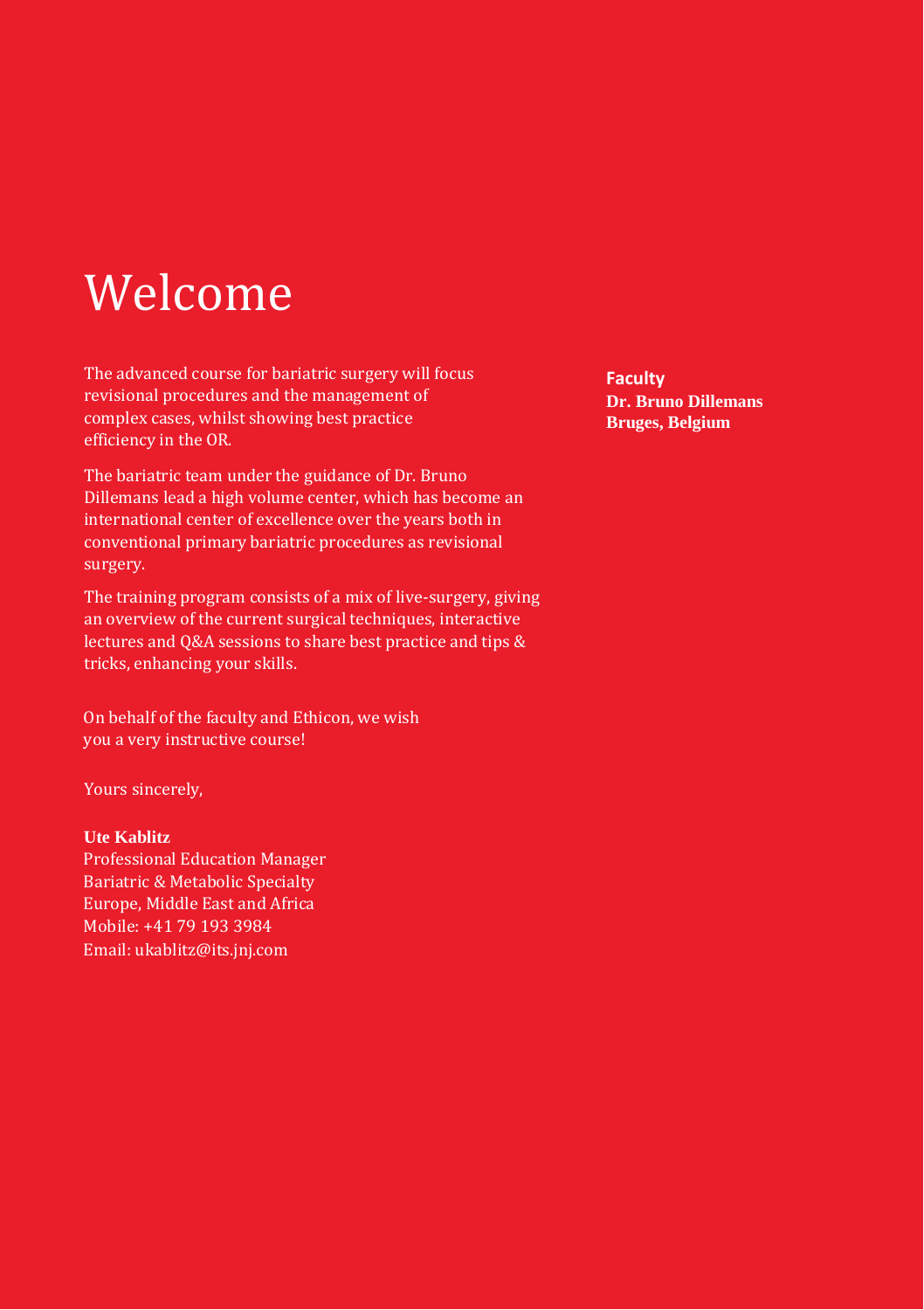## Johnson Johnson INSTITUTE

| Day 1 |                                                                                                                                                                                                                                                                                                                                                                              | Feb 27, 2019         |
|-------|------------------------------------------------------------------------------------------------------------------------------------------------------------------------------------------------------------------------------------------------------------------------------------------------------------------------------------------------------------------------------|----------------------|
| 07:30 | Transfer to                                                                                                                                                                                                                                                                                                                                                                  |                      |
| 08:00 | Registration, Course objectives & Introduction with                                                                                                                                                                                                                                                                                                                          | Dr. Dillemans & team |
| 09:00 | Live surgery*: Laparoscopic revisional                                                                                                                                                                                                                                                                                                                                       | Dr. Dillemans & team |
|       | Presentations, videos & interactive discussions:<br>• Impact of full standardization on the clinical<br>outcome of lap RNY gastric bypass - study results<br>• Lap conversion from band to gastric<br>bypass: technical details and results<br>Surgical options after a failed gastric bypass?<br>Anesthesia during bariatric procedure:<br>tips & tricks - Prof. Dr. Mulier | Dr. Dillemans & team |
|       | Working lunch in between cases                                                                                                                                                                                                                                                                                                                                               |                      |
| 18:00 | <b>Adjourn</b>                                                                                                                                                                                                                                                                                                                                                               |                      |
| 20:00 | <b>Dinner</b>                                                                                                                                                                                                                                                                                                                                                                |                      |

#### **Day 2 Feb 28, 2019**

change

| 07:30 | Transfer to                                                                                            |                      |
|-------|--------------------------------------------------------------------------------------------------------|----------------------|
| 08:00 | Live surgery*:<br>• Laparoscopic revisional cases<br>• Presentations, videos & interactive discussions | Dr. Dillemans & team |
| 11:4  | <b>Conclusion &amp; certificates</b>                                                                   | Dr. Dillemans & team |
| 12:00 | Lunch & Adjourn                                                                                        |                      |

\*kindly note that the live-surgery program may subject to